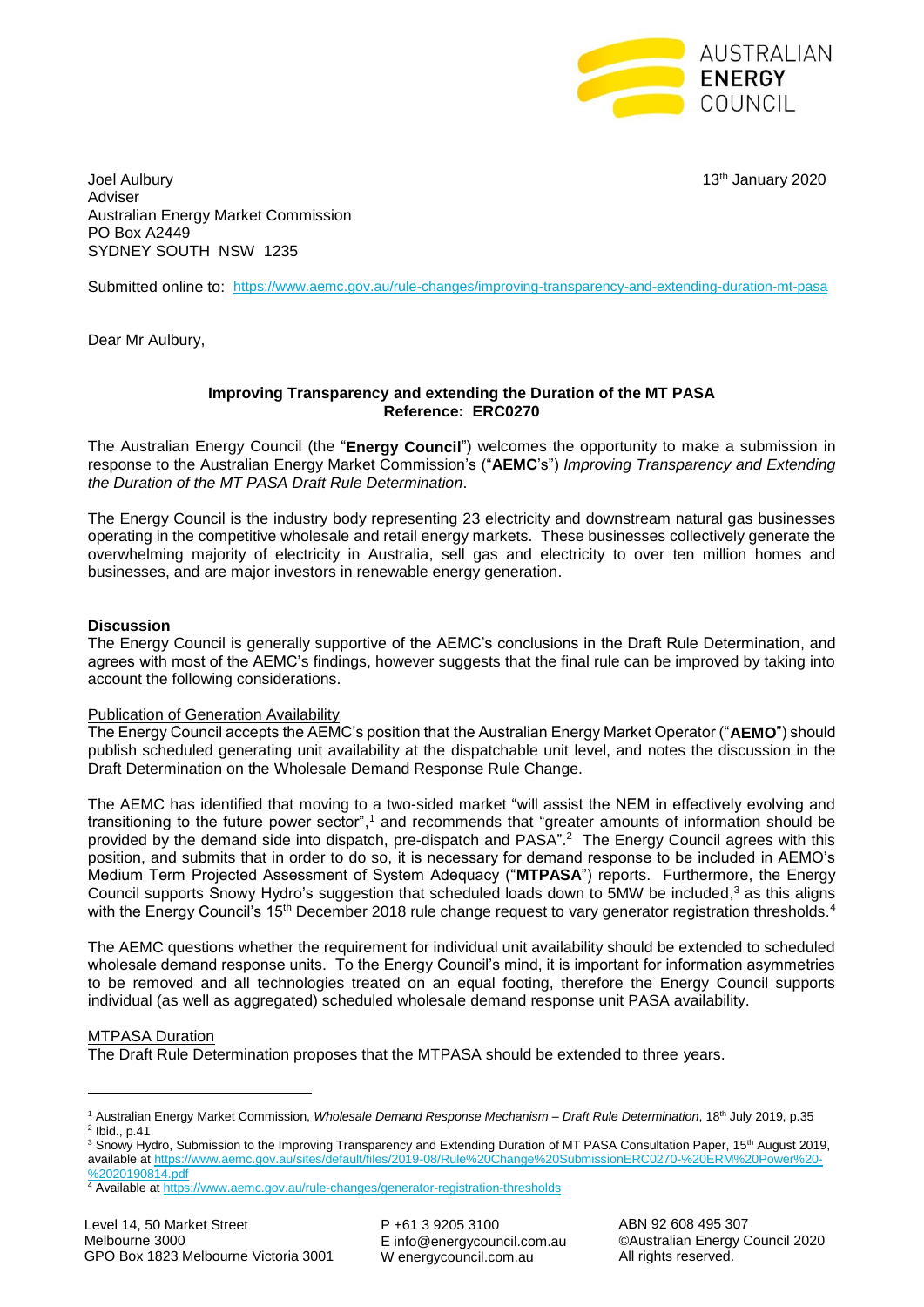The Energy Council accepts that calculations in the third year will necessarily have reduced accuracy (as the existing second year's accuracy is less than that of the first year), but believes that, at a minimum, generation availability showing likely planned shutdowns and other maintenance will improve the market's ability to foreshadow supply-demand imbalances and price them accordingly. This is expected to improve market liquidity by encouraging financial market participants to offer longer-dated contracts.

The Energy Council therefore supports this increase in data being provided to the market, and furthermore believes that efforts should be redoubled to seek commonality and alignment between all AEMO's forecasting data streams, methodologies and update timeframes.

## Demand Forecast Update Frequency

The Energy Council supports increasing the frequency of demand forecast updates, and is surprised at AEMO's resistance to doing so, given the regular availability of new information. While the National Electricity Rules allow AEMO to publish additional updated versions of the MTPASA when there are material changes.<sup>5</sup> there is no compulsion for AEMO to do so. The Energy Council believes that this discretion should be removed, and AEMO should regularly assess its inputs. Should there be no material changes, no update to the MTPASA would be necessary. The overheads associated with conducting the assessment of material changes is expected to be low.

# **ERM's Early Submission**

The Energy Council notes that the rule proponent has made an interim submission, which includes a number of suggested amendments to the draft rule, and the Energy Council makes the following comments in respect of them:

- Peak Demand Forecasts: ERM accepts that preparing 90% PoE forecasts provides little additional value, but suggests that the quality of information provided to the market would be improved by AEMO publishing the maximum and minimum values of the maximum daily demand forecast for the scaled 50% PoE and 10% PoE demand traces. The Energy Council agrees that providing this additional information would assist the market, for little additional cost, and therefore supports ERM's proposed rule change.
- Frequency of Demand Forecast Updates: As discussed above, the Energy Council concurs with ERM's proposal that AEMO conducts regular assessments of whether material changes have occurred and, if necessary, updates the MTPASA.
- Current Intentions and Best Estimates: ERM has proposed that a "submission reason" should be included in market participants' MTPASA submissions. While MTPASA changes submitted by the parties represent their best estimates of their future availability, the Energy Council is concerned that including a reason will add little to the information available to the market, and create a spurious data point against which compliance will be checked. The Energy Council therefore sees little utility in including this data and opposes the proposed change.

**.** 

<sup>5</sup> National Electricity Rule 3.7.2(b)